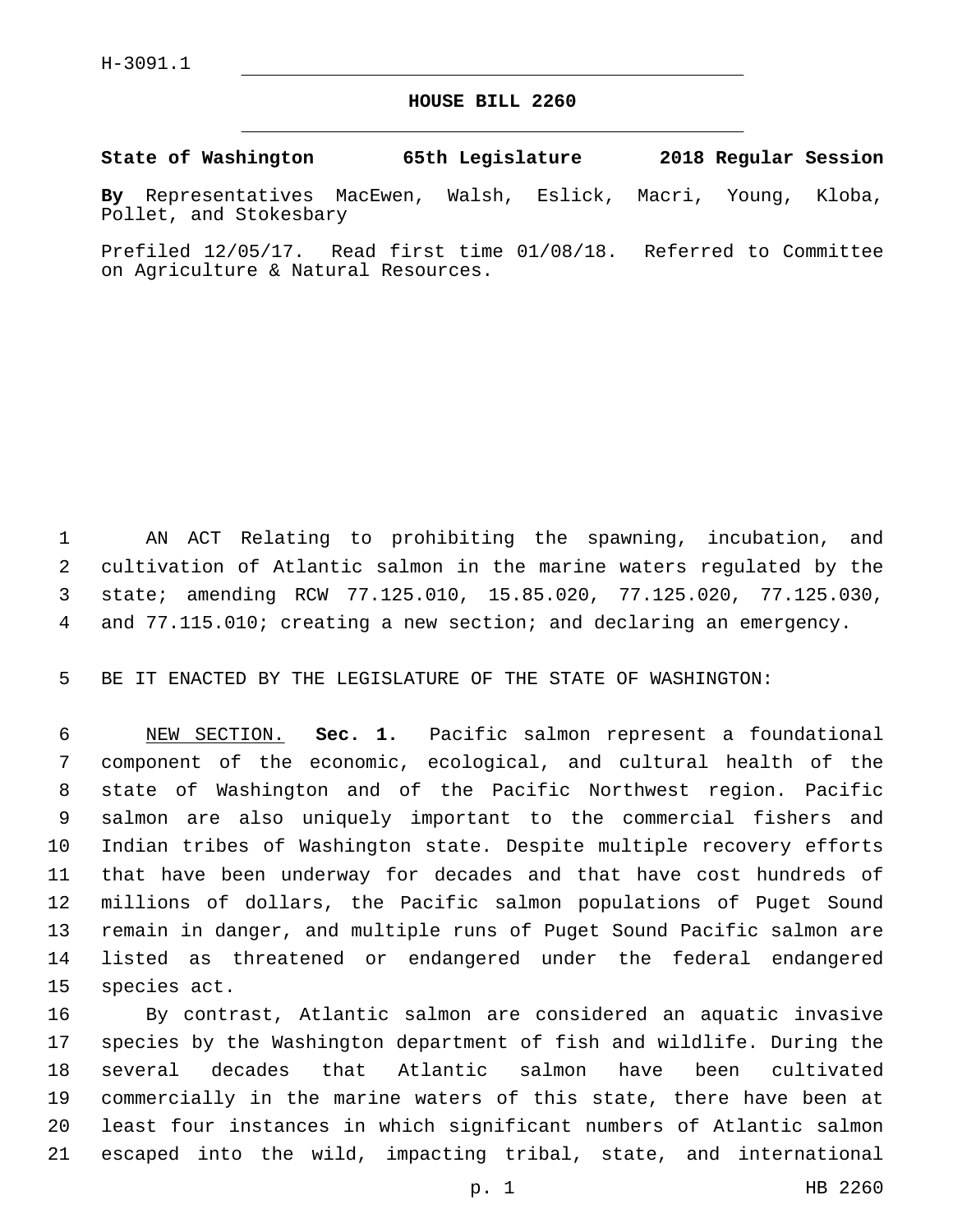fisheries management. These escapements include escapes of approximately one hundred seven thousand Atlantic salmon in 1996, three hundred sixty-nine thousand Atlantic salmon in 1997, and one hundred fifteen thousand Atlantic salmon in 1999. Despite increased regulatory controls to address accidental releases of farmed Atlantic salmon, including chapter 86, Laws of 2001, approximately one hundred sixty thousand Atlantic salmon escaped from a marine aquaculture net 8 pen facility in 2017.

 There have been reports that escaped Atlantic salmon have been found with Pacific salmon fingerlings in their stomachs. Studies of Atlantic salmon in British Columbia have shown instances of colonization by Atlantic salmon in streams of British Columbia, and in some instances in British Columbia, feral Atlantic salmon have been reported to have successfully produced offspring. The cultivation of farmed Atlantic salmon in Washington's marine waters poses a risk of disease amplification and disease transmission. Escaped farmed Atlantic salmon also pose a risk to native Pacific salmon with regard to competition for resources, such as food and 19 habitat.

 Where Washington's Pacific salmon populations remain in decline in spite of significant recovery efforts, the legislature finds that it is necessary to draw upon its police power to prohibit the cultivation of Atlantic salmon in the marine waters regulated by the 24 state.

 **Sec. 2.** RCW 77.125.010 and 2001 c 86 s 1 are each amended to 26 read as follows:

 Marine aquaculture net pen facilities in Washington state have 28 accidentally released Atlantic salmon into Puget Sound. ( $I<sup>t</sup>$  is necessary to minimize escapes through the implementation of statewide prevention measures)) These accidental releases include escapes of approximately one hundred seven thousand Atlantic salmon in 1996, three hundred sixty-nine thousand Atlantic salmon in 1997, and one hundred fifteen thousand Atlantic salmon in 1999. Despite increased regulatory controls on commercial salmon farming in this state, including chapter 86, Laws of 2001, approximately one hundred sixty thousand Atlantic salmon escaped from a marine aquaculture net pen facility in 2017. Because Atlantic salmon escapements have continued in spite of efforts at increased regulatory controls, it is now therefore unlawful to spawn, incubate, or cultivate Atlantic salmon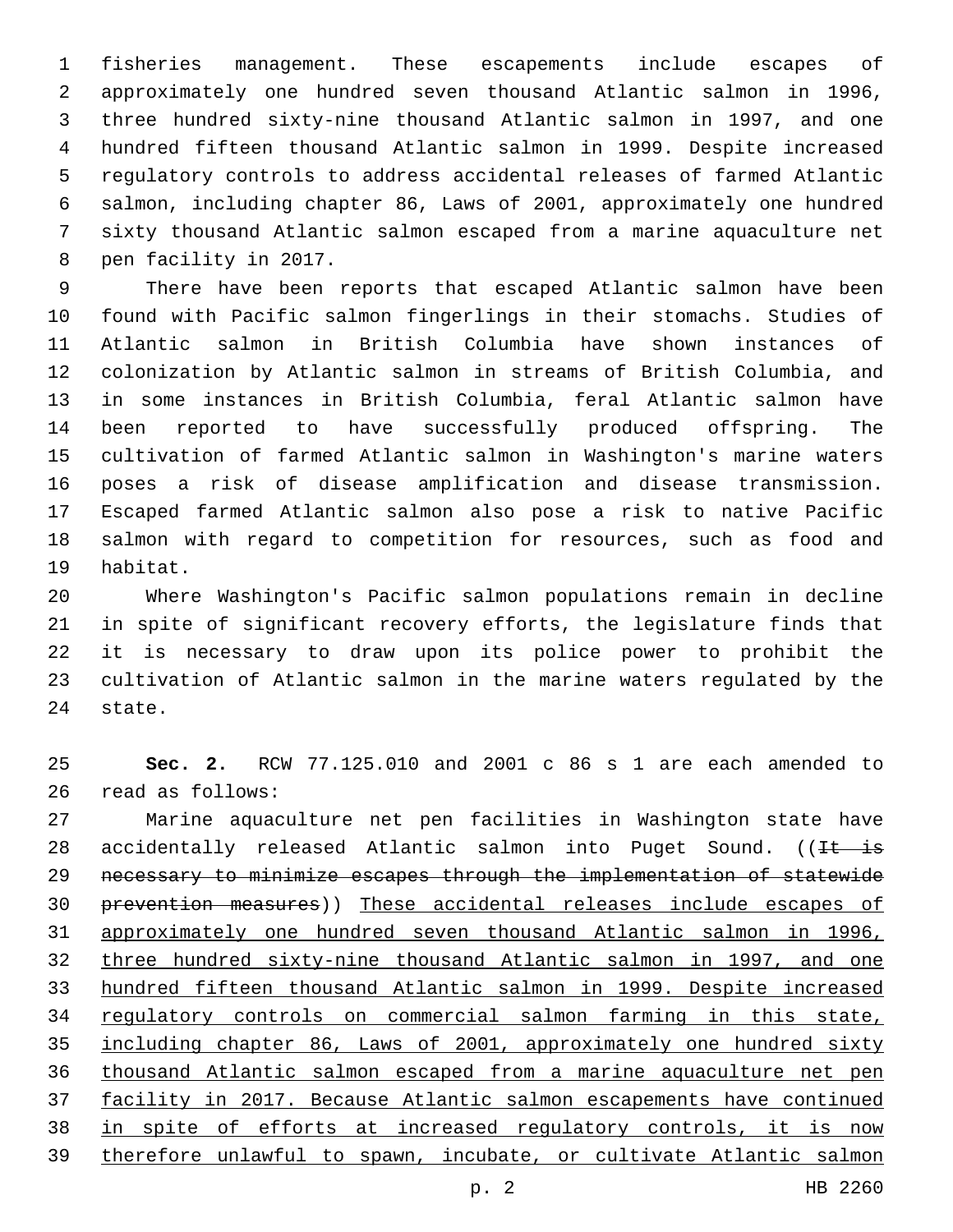in the marine waters regulated by the state including, but not

limited to, Puget Sound, the Strait of Juan de Fuca, and Hood Canal.

 **Sec. 3.** RCW 15.85.020 and 2003 c 39 s 7 are each amended to read 4 as follows:

 ((Unless the context clearly requires otherwise,)) The definitions in this section apply throughout this chapter unless the 7 context clearly requires otherwise.

 (1) "Aquaculture" means the process of growing, farming, or cultivating private sector cultured aquatic products in marine or freshwaters and includes management by an aquatic farmer.

 (2) "Aquatic farmer" is a private sector person who commercially farms and manages the cultivating of private sector cultured aquatic products on the person's own land or on land in which the person has 14 a present right of possession.

 (3) "Private sector cultured aquatic products" are native, nonnative, or hybrids of marine or freshwater plants and animals that are propagated, farmed, or cultivated on aquatic farms under the supervision and management of a private sector aquatic farmer or that are naturally set on aquatic farms which at the time of setting are under the active supervision and management of a private sector aquatic farmer. When produced under such supervision and management, private sector cultured aquatic products include, but are not limited 23 to, the following plants and animals:

| 24 | <b>Scientific Name</b> | <b>Common Name</b>      |
|----|------------------------|-------------------------|
| 25 | Enteromorpha           | green nori              |
| 26 | Monostroma             | awo-nori                |
| 27 | Ulva                   | sea lettuce             |
| 28 | Laminaria              | konbu                   |
| 29 | Nereocystis            | bull kelp               |
| 30 | Porphyra               | nori                    |
| 31 | Iridaea                |                         |
| 32 | Haliotis               | abalone                 |
| 33 | Zhlamys                | pink scallop            |
| 34 | Hinnites               | rock scallop            |
| 35 | Tatinopecten           | Japanese or weathervane |
| 36 |                        | scallop                 |
| 37 | Protothaca             | native littleneck clam  |
|    |                        |                         |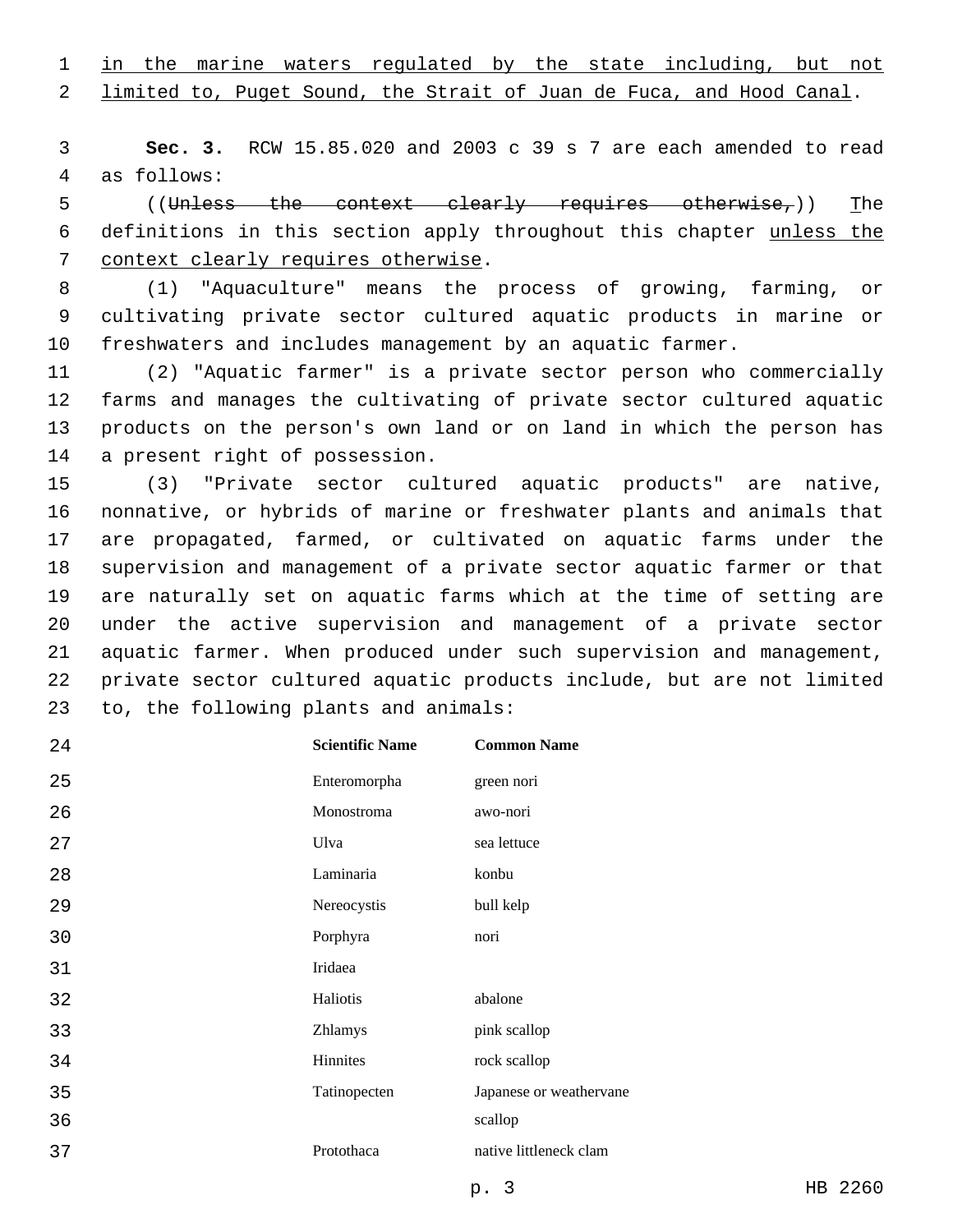| 1  | <b>Tapes</b>   | manila clam                                                           |
|----|----------------|-----------------------------------------------------------------------|
| 2  | Saxidomus      | butter clam                                                           |
| 3  | <b>Mytilus</b> | mussels                                                               |
| 4  | Crassostrea    | Pacific oysters                                                       |
| 5  | Ostrea         | Olympia and European oysters                                          |
| 6  | Pacifasticus   | crayfish                                                              |
| 7  | Macrobrachium  | freshwater prawn                                                      |
| 8  | ((Salmo and))  | trout( $\left(\frac{1}{2}\right)$ ) and char( $\left(\frac{1}{2}$ and |
| 9  | Salvelinus     | Atlantic salmon))                                                     |
| 10 | Oncorhynchus   | salmon                                                                |
| 11 | Ictalurus      | catfish                                                               |
| 12 | Cyprinus       | carp                                                                  |
| 13 | Acipenseridae  | Sturgeon                                                              |

 Private sector cultured aquatic products do not include herring spawn on kelp and other products harvested under a herring spawn on kelp permit issued in accordance with RCW 77.70.210.

(4) "Department" means the department of agriculture.

(5) "Director" means the director of agriculture.

 **Sec. 4.** RCW 77.125.020 and 2001 c 86 s 2 are each amended to read as follows:20

 For the purposes of this chapter, "marine aquatic farming location" means a complete complex that may be composed of various marine enclosures, net pens, or other rearing vessels, food handling 24 facilities, or other facilities related to the rearing of ((Atlantie 25 salmon or other)) finfish, other than Atlantic salmon, in marine waters. A marine aquatic farming location is distinguished from the individual facilities that collectively compose the location.

 **Sec. 5.** RCW 77.125.030 and 2001 c 86 s 3 are each amended to read as follows:29

 The director, in cooperation with the marine finfish aquatic farmers, shall develop proposed rules for the implementation, administration, and enforcement of marine finfish aquaculture programs. In developing such proposed rules, the director must use a negotiated rule-making process pursuant to RCW 34.05.310. The proposed rules shall be submitted to the appropriate legislative committees by January 1, 2002, to allow for legislative review of the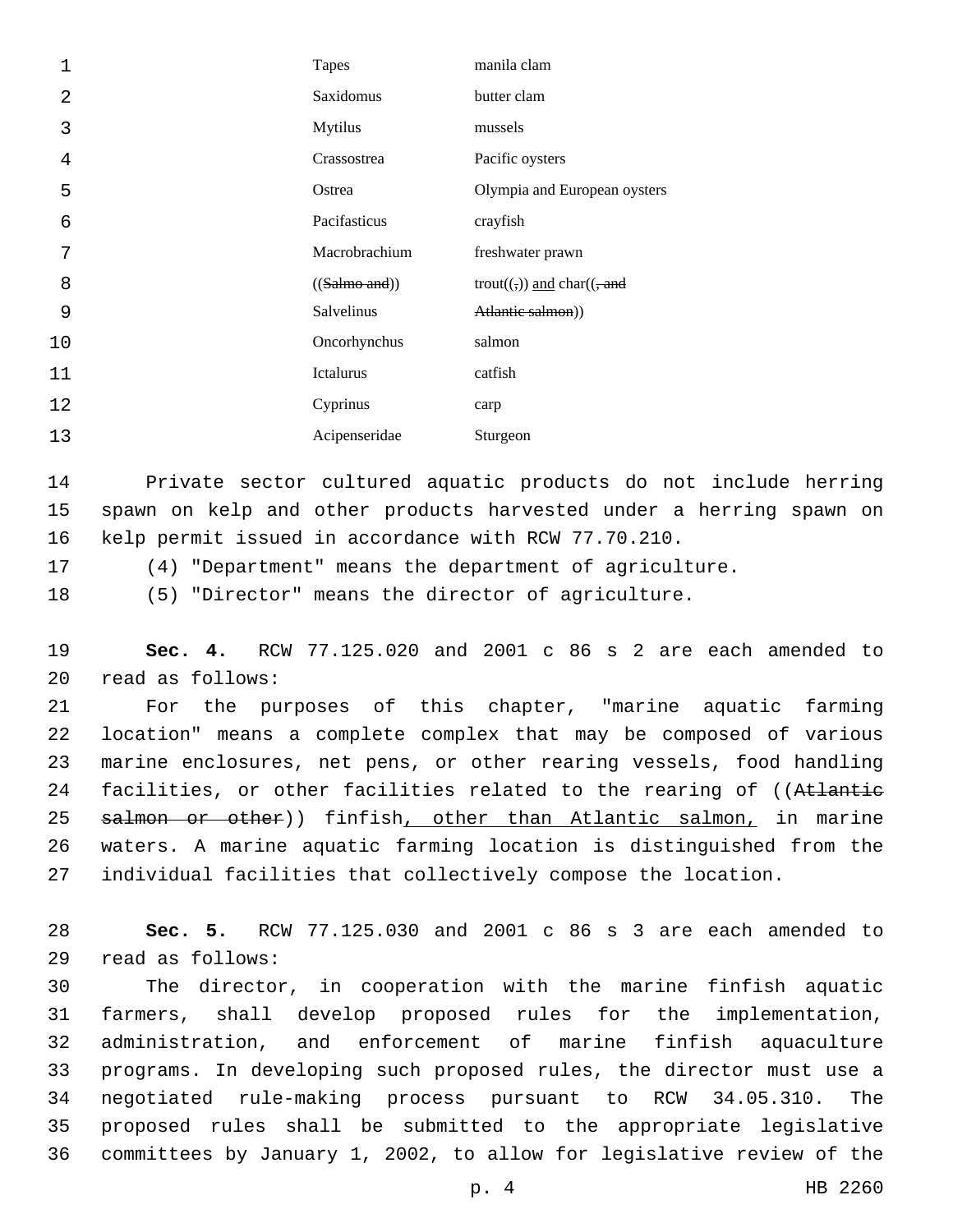proposed rules. In the event that any such rules in effect as of the 2 effective date of this section authorize or provide for the spawning, incubation, or cultivation of Atlantic salmon in the marine waters that are regulated by the state, the director shall develop proposed 5 rules for the implementation, administration, and enforcement of marine finfish aquaculture programs that do not authorize or provide for the spawning, incubation, or cultivation of Atlantic salmon in 8 the marine waters that are regulated by the state. The proposed rules 9 shall include the following elements:

 (1) Provisions for the prevention of escapes of cultured marine finfish aquaculture products from enclosures, net pens, or other 12 rearing vessels;

 (2) Provisions for the development and implementation of management plans to facilitate the most rapid recapture of live marine finfish aquaculture products that have escaped from enclosures, net pens, or other rearing vessels, and to prevent the 17 spread or permanent escape of these products;

 (3) Provisions for the development of management practices based 19 on the latest available science, to include:

 (a) Procedures for inspections of marine aquatic farming locations on a regular basis to determine conformity with law and the rules of the department relating to the operation of marine aquatic 23 farming locations; and

 (b) Operating procedures at marine aquatic farming locations to prevent the escape of marine finfish, to include the use of net 26 antifoulants;

 (4) Provisions for the eradication of those cultured marine finfish aquaculture products that have escaped from enclosures, net pens, or other rearing vessels found spawning in state waters;

 (5) Provisions for the determination of appropriate species, stocks, and races of marine finfish aquaculture products allowed to 32 be cultured at specific locations and sites; and

 (6) ((Provisions for the development of an Atlantic salmon watch program similar to the one in operation in British Columbia, Canada. The program must provide for the monitoring of escapes of Atlantic salmon from marine aquatic farming locations, monitor the occurrence of naturally produced Atlantic salmon, determine the impact of Atlantic salmon on naturally produced and cultured finfish stocks, provide a focal point for consolidation of scientific information, 40 and provide a forum for interaction and education of the public; and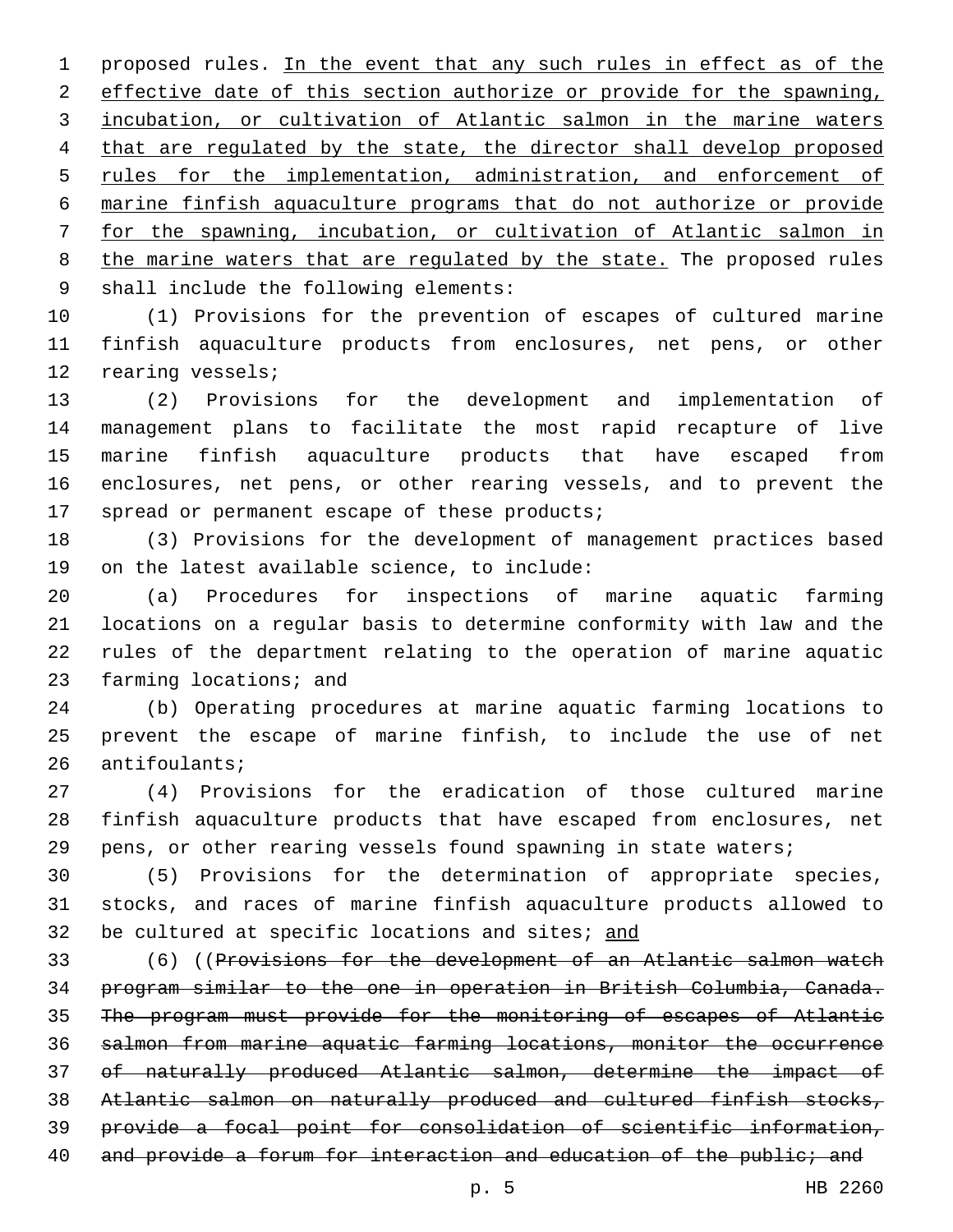$(7)$ )) Provisions for the development of an education program to assist marine aquatic farmers so that they operate in an 3 environmentally sound manner.

 **Sec. 6.** RCW 77.115.010 and 2000 c 107 s 122 are each amended to 5 read as follows:

 (1) The director of agriculture and the director shall jointly develop a program of disease inspection and control for aquatic farmers as defined in RCW 15.85.020. The program shall be administered by the department under rules established under this section. The purpose of the program is to protect the aquaculture industry and wildstock fisheries from a loss of productivity due to aquatic diseases or maladies. As used in this section "diseases" means, in addition to its ordinary meaning, infestations of parasites or pests. The disease program may include, but is not limited to, the 15 following elements:

16 (a) Disease diagnosis;

17 (b) Import and transfer requirements;

18 (c) Provision for certification of stocks;

19 (d) Classification of diseases by severity;

(e) Provision for treatment of selected high-risk diseases;

 (f) Provision for containment and eradication of high-risk 22 diseases;

 (g) Provision for destruction of diseased cultured aquatic 24 products;

 (h) Provision for quarantine of diseased cultured aquatic 26 products;

(i) Provision for coordination with state and federal agencies;

 (j) Provision for development of preventative or control 29 measures;

 (k) Provision for cooperative consultation service to aquatic 31 farmers; and

(l) Provision for disease history records.32

 (2) The commission shall adopt rules implementing this section. However, such rules shall have the prior approval of the director of agriculture and shall provide therein that the director of agriculture has provided such approval. The director of agriculture or the director's designee shall attend the rule-making hearings conducted under chapter 34.05 RCW and shall assist in conducting those hearings. The authorities granted the department by these rules

p. 6 HB 2260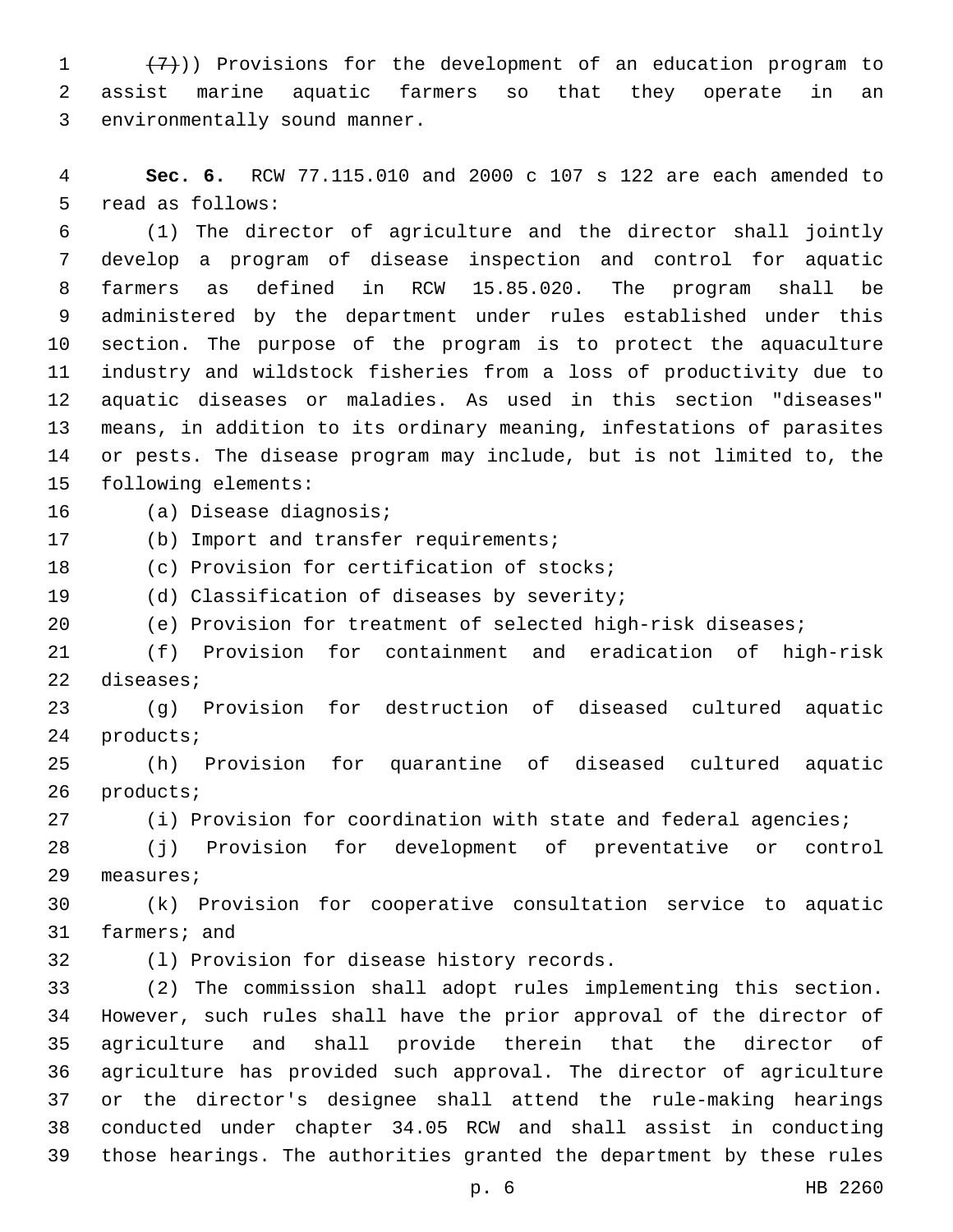and by RCW 77.12.047(1)(g), 77.60.060, 77.60.080, 77.65.210, 2 ( $(77.115.020, )$  77.115.030, and 77.115.040 constitute the only authorities of the department to regulate private sector cultured aquatic products and aquatic farmers as defined in RCW 15.85.020. Except as provided in subsection (3) of this section, no action may be taken against any person to enforce these rules unless the department has first provided the person an opportunity for a hearing. In such a case, if the hearing is requested, no enforcement action may be taken before the conclusion of that hearing.

 (3) The rules adopted under this section shall specify the emergency enforcement actions that may be taken by the department, and the circumstances under which they may be taken, without first providing the affected party with an opportunity for a hearing. Neither the provisions of this subsection nor the provisions of subsection (2) of this section shall preclude the department from requesting the initiation of criminal proceedings for violations of 17 the disease inspection and control rules.

 (4) A person shall not violate the rules adopted under subsection (2) or (3) of this section or violate RCW 77.115.040.

 (5) In administering the program established under this section, the department shall use the services of a pathologist licensed to 22 practice veterinary medicine.

 (6) The director in administering the program shall not place constraints on or take enforcement actions in respect to the aquaculture industry that are more rigorous than those placed on the 26 department or other fish-rearing entities.

 (7) In the event that any rules adopted pursuant to this section 28 in effect as of the effective date of this section authorize or provide for the spawning, incubation, or cultivation of Atlantic salmon in the marine waters that are regulated by the state, the director shall develop proposed rules pursuant to this section that do not authorize or provide for the spawning, incubation, or cultivation of Atlantic salmon in the marine waters that are regulated by the state.

 NEW SECTION. **Sec. 7.** This act is necessary for the immediate preservation of the public peace, health, or safety, or support of